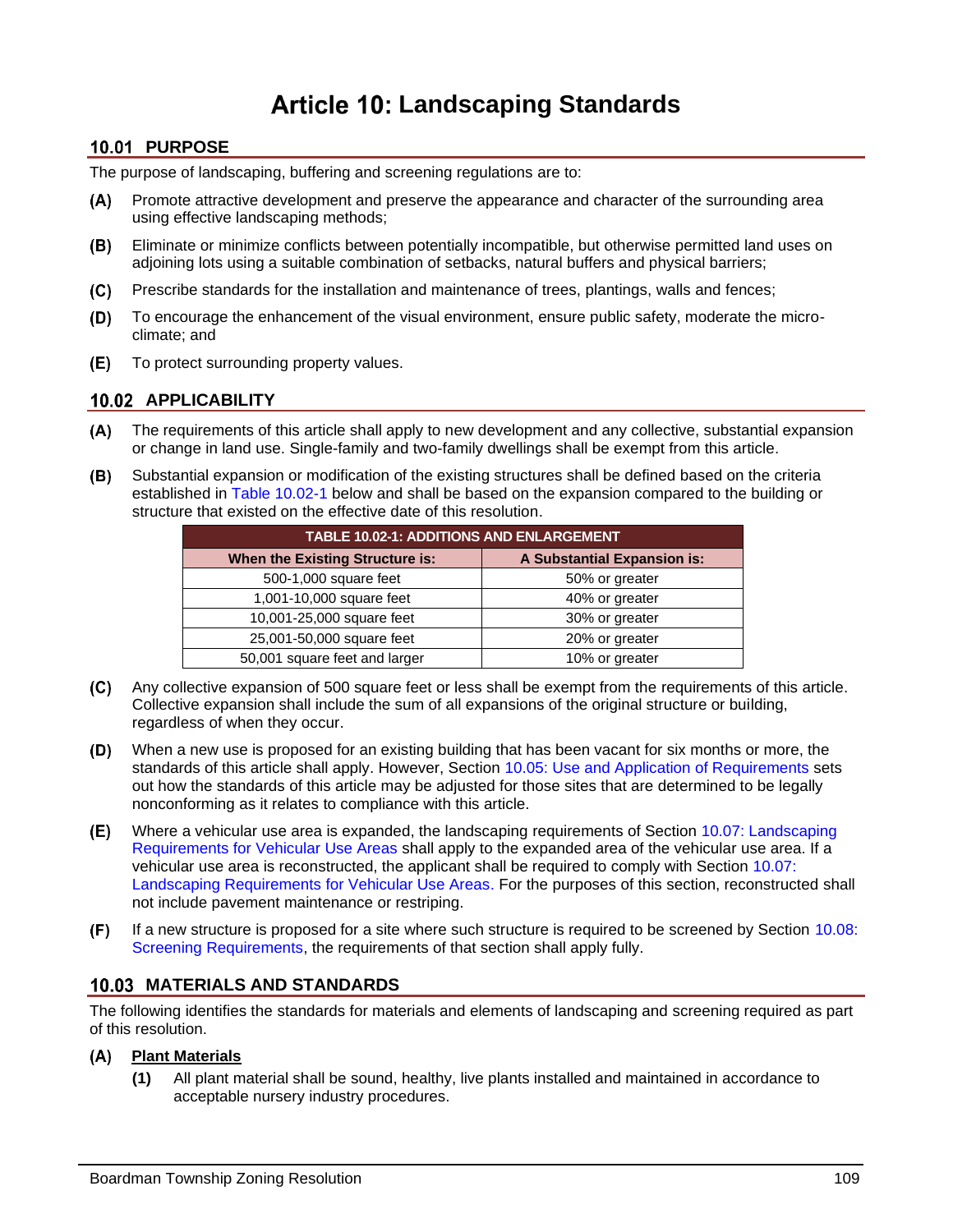- **(2)** All plant materials shall be installed immediately, or within nine months after an occupancy permit is issues for the applicable development. If plant materials cannot be immediately installed, the procedure in Section [10.03\(E\),](#page-2-1) shall be followed.
- **(3)** Where existing vegetation occurs outside of the right-of-way, in an area where landscaping or screening is required and such vegetation meets the minimum requirements of this article, such existing landscaping can be used to meet the requirements of this article.

# **(4) Trees**

- **(a)** Evergreen trees shall be installed at a minimum height of six feet.
- **(b)** Shade trees shall be installed at a minimum Distance at Breast Height (DBH) caliper of two inches.
- **(c)** Ornamental and fastigiate trees shall be installed at a minimum caliper of one and one-half (1½) inches.

### **(5) Shrubs**

- **(a)** Where small shrubs are required, such shrubs shall be provided in a minimum of a one-gallon pot with the shrub having a minimum height of one foot when planted.
- **(b)** Where large shrubs are required, such shrubs shall be provided in a minimum of three-gallon pots with the shrub having a minimum height of three feet when planted.

### **(6) Ground Cover**

- **(a)** Where landscaping or screening areas are required, any area that is not planted with trees or shrubs shall contain ground cover.
- **(b)** Grass is the default landscaping material for ground cover, although other alternative ground covers may be used, if approved as part of a site plan review. Such alternatives shall only be allowed for areas, such as landscaped islands, where physical conditions may warrant more tolerant ground cover.
- **(c)** In all cases, ground cover should be some form of natural, living vegetation. Small areas of decorative gravel or rock may also be utilized in the ground cover areas when approved as part of the site plan review.
- **(d)** Ground cover must be installed appropriate to the surface conditions of the area

# **(7) Species Diversity**

To curtail the spread of disease or insect infestation in a plant species if a new development contains over 10 trees, the application should include diversity in plant choices.

**(8)** Any trees, shrubs, or landscaping materials used to meet the standards of this article shall be required to meet the height and size standards of this section. Any trees, shrubs, or landscaping materials incorporated onto a site that exceeds amount required by this article may be of any size.

# **Fencing and Walls**

- **(1)** All fences used to meet the screening or buffering requirements of this article shall extend to within two inches of the ground grade.
- **(2)** All fencing or walls used for screening purposes shall not exceed eight feet in height in nonresidential districts and shall be constructed of a material with 100 percent opacity.
- **(3)** The finished face of fencing and wall materials must face the adjacent property. Materials and colors shall be similar or complementary to the primary building.
- **(4)** Acceptable fence or wall materials include weather resistant wood, PVC vinyl or other weatherproof composite material, brick, natural stone, split faced block, pre-cast stone or other similar material as approved by the township. Alternative materials may be approved by the Architectural Review Board. Chain link or similar wire mesh fencing is prohibited for screening purposes as required by this resolution.
- **(5)** All fencing shall be subject to all applicable standards of Section 7.05: Fencing, Walls, Hedges, and Similar Structures, unless otherwise specifically stated in this article.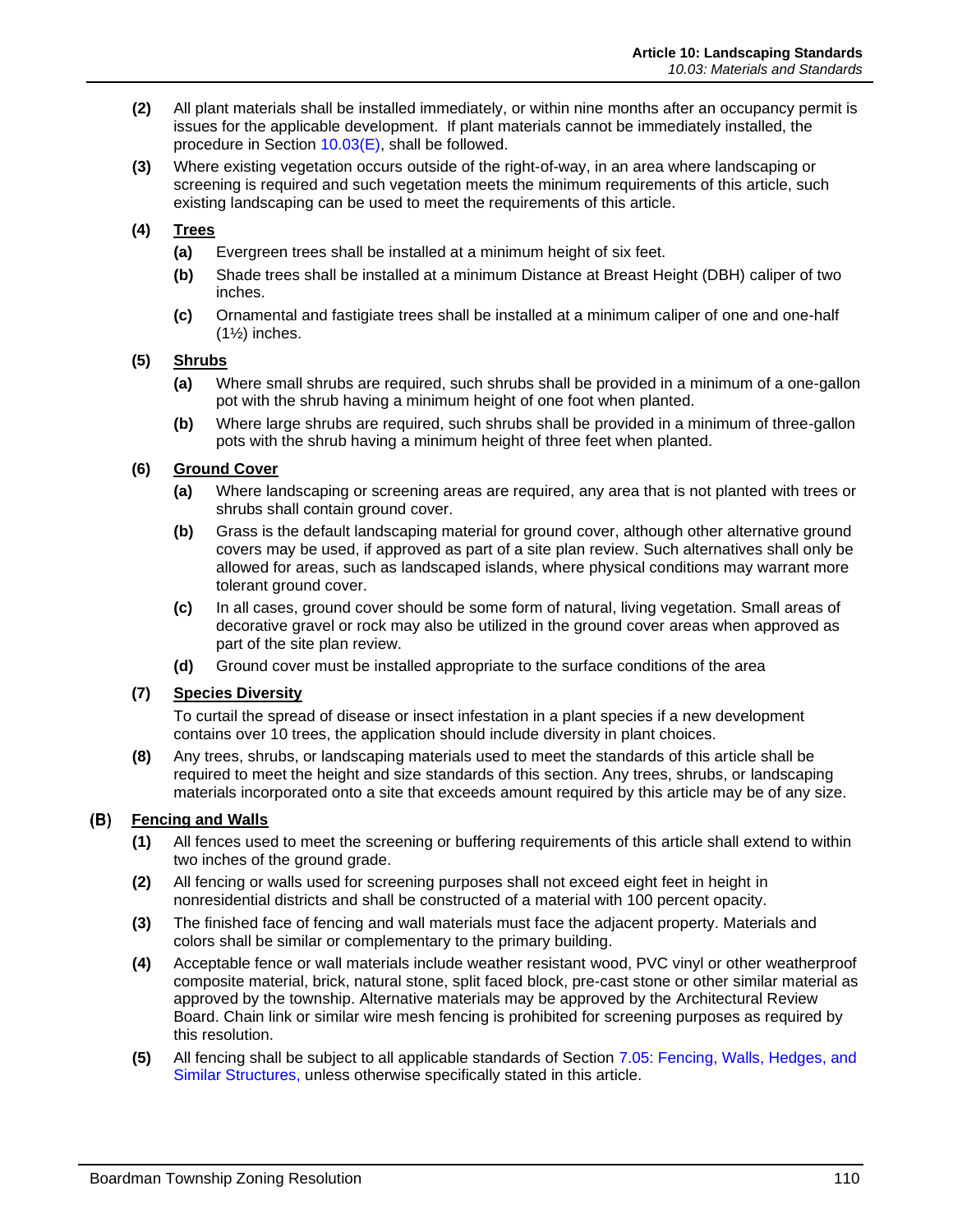### **Mounds and Berms**

- **(1)** Earthen mounds and berms shall have a maximum slope of 3:1, (three feet of horizontal space is required for each one-foot vertical change in elevation).
- **(2)** The crest or top of the mound shall be rounded with elevation changes maintained one foot off the centerline of the mound.
- **(3)** Earthen mounds or berms shall be designed and constructed with variations in physical alignment throughout the length of the mound or berm.

## **Location**

When the subject property is adjacent to other common boundaries, landscape materials shall be entirely located on the subject property requiring the screening or landscaping.

### <span id="page-2-1"></span>**Delayed Planting**

If plantings cannot be completed prior to building occupancy due to weather or other conditions that prevent planting, the township may require a financial guarantee in the amount of 120 percent of the estimated cost of landscaping and or screening required, including installation costs. The financial guarantee must be approved by the township's legal counsel prior to acceptance.

# **10.04 LANDSCAPING AND BUFFERING IN PUDS**

Landscaping and buffering in PUDs shall be based on the proposed use of the individual lots and shall reflect the minimum requirements established in this article unless otherwise modified in the PUD approval process.

# <span id="page-2-0"></span>**10.05 USE AND APPLICATION OF REQUIREMENTS**

- When a proposed development is subject to the requirements of this article, the following shall be how to  $(A)$ evaluate the landscaping and buffering required:
	- **(1)** The applicant shall apply the landscape buffering requirements established in Section [10.06:](#page-3-0) [Landscape Buffering Requirements](#page-3-0) that sets out both planting buffers and vegetation required between various land uses.
	- **(2)** The applicant shall then incorporate the vehicular use landscaping established in Section [10.07:](#page-6-0) [Landscaping Requirements for Vehicular Use Areas.](#page-6-0) If these standards overlap with any of the buffering requirements of Section [10.06: Landscape Buffering Requirements,](#page-3-0) then the vehicular use landscaping requirements of that section may count toward the buffering requirements.
	- **(3)** The applicant shall then apply any screening requirements for various structures and uses as established in Section [10.08: Screening Requirements.](#page-7-0) If these standards overlap with any of the buffering requirements of Section [10.06: Landscape Buffering Requirements,](#page-3-0) then the screening requirements of that section may count toward the buffering requirements.
- When a use is proposed to occupy an existing building and the lot on which the building is located is (B) determined to be a legal nonconformity as it relates to compliance with this article, then the following shall apply.
	- **(1)** The proposed site plan for the new use shall comply with the requirements of this article to the maximum extent practicable, as determined by the ARB during site plan review. The intent of this section is to prioritize landscaping and buffering along the street frontage and between the proposed use and adjacent residential uses.
	- **(2)** Where the applicant demonstrates the site cannot be redeveloped in a manner as to comply with this article without demolishing buildings, eliminating parking spaces that are required to meet Article 11:Parking, Loading, and Circulation Standards, or reducing on-site stormwater controls, then the applicant may propose an alternative landscaping plan that incorporates the following:
		- **(a)** Maintaining any existing vegetation and planting strips as a buffer between land uses when required in Section [10.06: Landscape Buffering Requirements;](#page-3-0)
		- **(b)** Where such planting strips existing, incorporating additional vegetation to meet the minimum planting requirements for the required buffer to the maximum extent practicable; and
		- **(c)** Reduction or elimination of the landscaping requirements for vehicular use areas (See Section [10.07: Landscaping Requirements for Vehicular Use Areas.](#page-6-0)) in exchange for providing a minimum of three of the following features: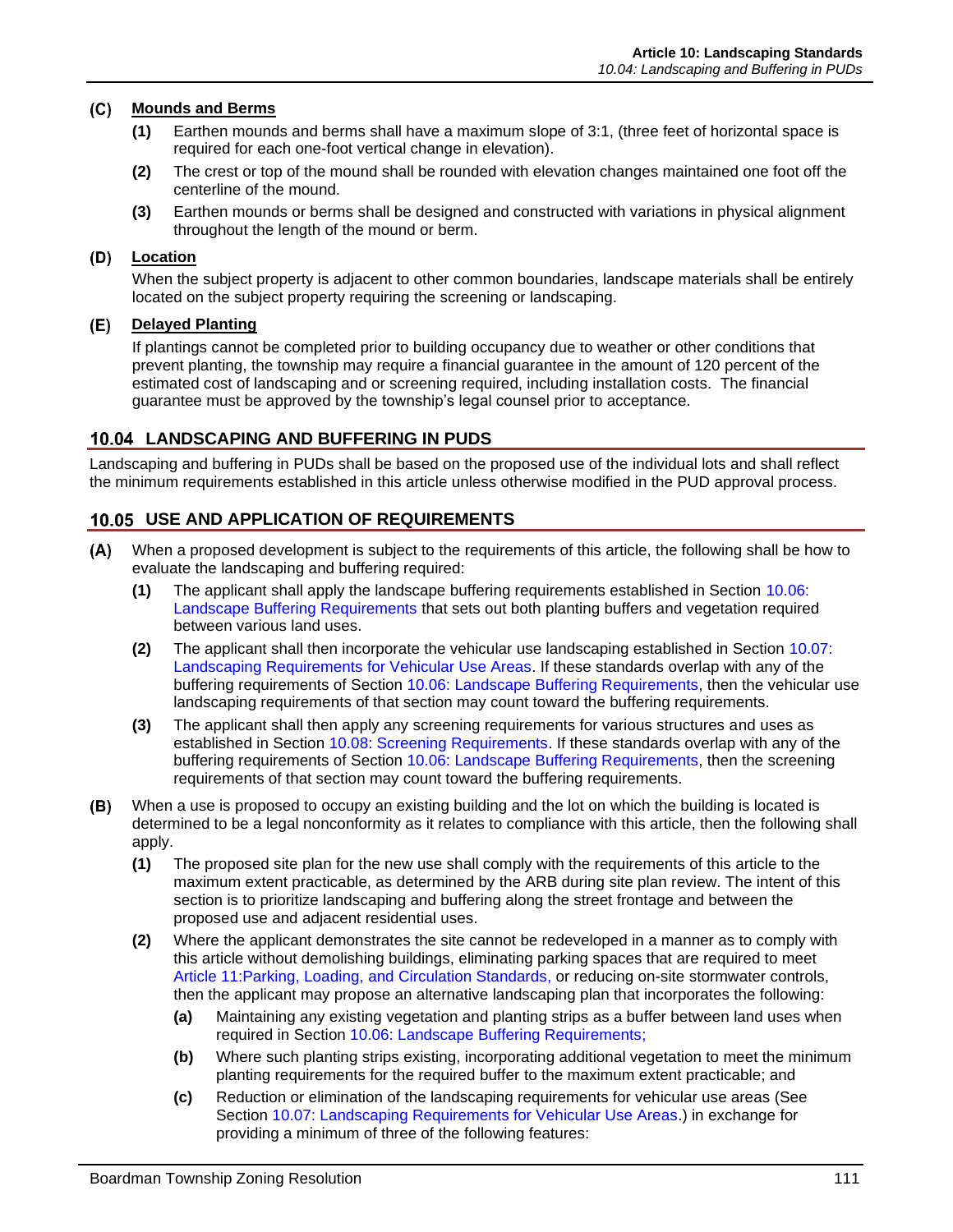- **(i)** The provision of a planting strip or buffer along the public street with a minimum width of eight feet;
- **(ii)** The extension of landscape peninsulas that extend from any landscape planting strip along the street frontage instead of stand-alone landscaping islands within the vehicular use areas;
- **(iii)** The use of large shrubs that create a solid hedge along the street frontage;
- **(iv)** The incorporation of a sidewalk along the street frontage, maintained in good condition;
- **(v)** The incorporation of twice as many trees and shrubs as required for interior parking landscaping within any existing landscaped islands;
- **(vi)** Increase the buffer between adjacent residential uses that will allow the site to increase compliance with the requirements of Section [10.06: Landscape Buffering](#page-3-0)  [Requirements;](#page-3-0)
- **(vii)** The incorporation of ornamental fencing or alternative buffering approaches along the street frontage that meet or exceed the intent of the requirements of this article as approved by the ARB. See [Figure 10.05-A.](#page-3-1)



Figure 10.05-A: The above images illustrate examples of street frontage buffering with the use of ornamental fencing and vegetation.

<span id="page-3-1"></span>**(d)** If the proposed site does not have extensive street frontage, the applicant can propose increased interior vehicular use area landscaping with a focus on providing protected walkways, defining drive aisles, or extending existing islands. Additionally, they may also propose increased buffering between adjacent residential uses.

# <span id="page-3-0"></span>**LANDSCAPE BUFFERING REQUIREMENTS**

Development subject to the requirements of this section shall provide buffering in accordance with this subsection.

- **Buffer Types**
	- **(1)** [Table 10.06-1](#page-4-0) describes three different buffering standards in terms of opacity. Where a particular buffer type is required in [Table 10.06-2,](#page-5-0) the requirements may be met with the combination of minimum buffer width and planting requirements specified in [Table 10.06-1](#page-4-0) on the following page.
	- **(2)** The planting requirements established in [Table 10.06-2](#page-5-0) shall be provide for each 100 feet of lineal distance where the buffer is required. For distances of less than 100, the plantings shall be provided in proportion to the length of frontage or lot line where required.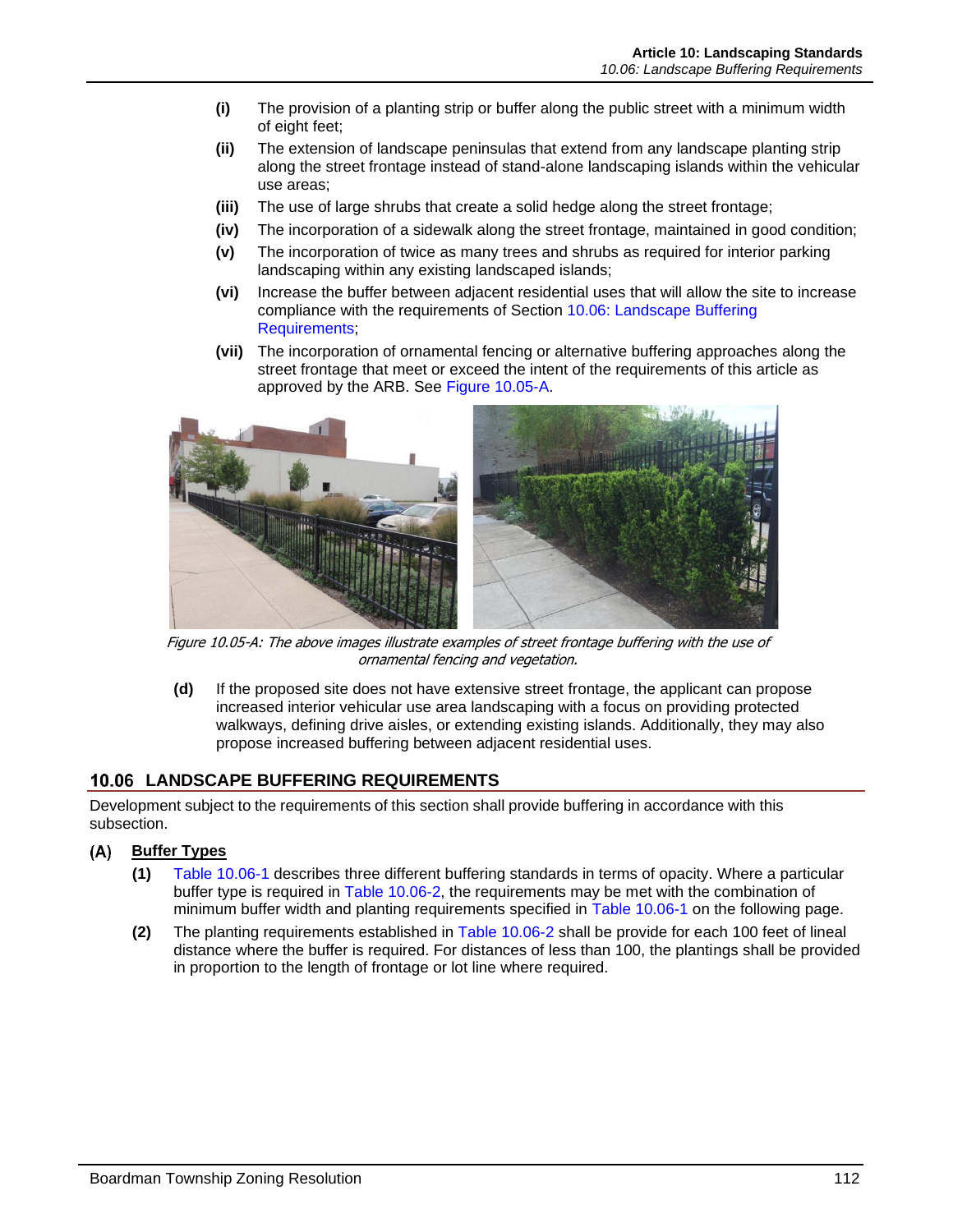<span id="page-4-0"></span>

#### (B) **Required Buffers**

- **(1)** [Table 10.06-2](#page-5-0) specifies the type of landscape buffer that a new development shall provide between it and adjacent properties, based on the use of the development site and that of adjacent properties. The buffer type is indicated by a letter corresponding to one of the three buffer types depicted in [Table 10.06-1.](#page-4-0)
- **(2)** A residential subdivision or the construction of a single-family or two-family dwelling shall not be required to install a buffer when adjacent to a different use.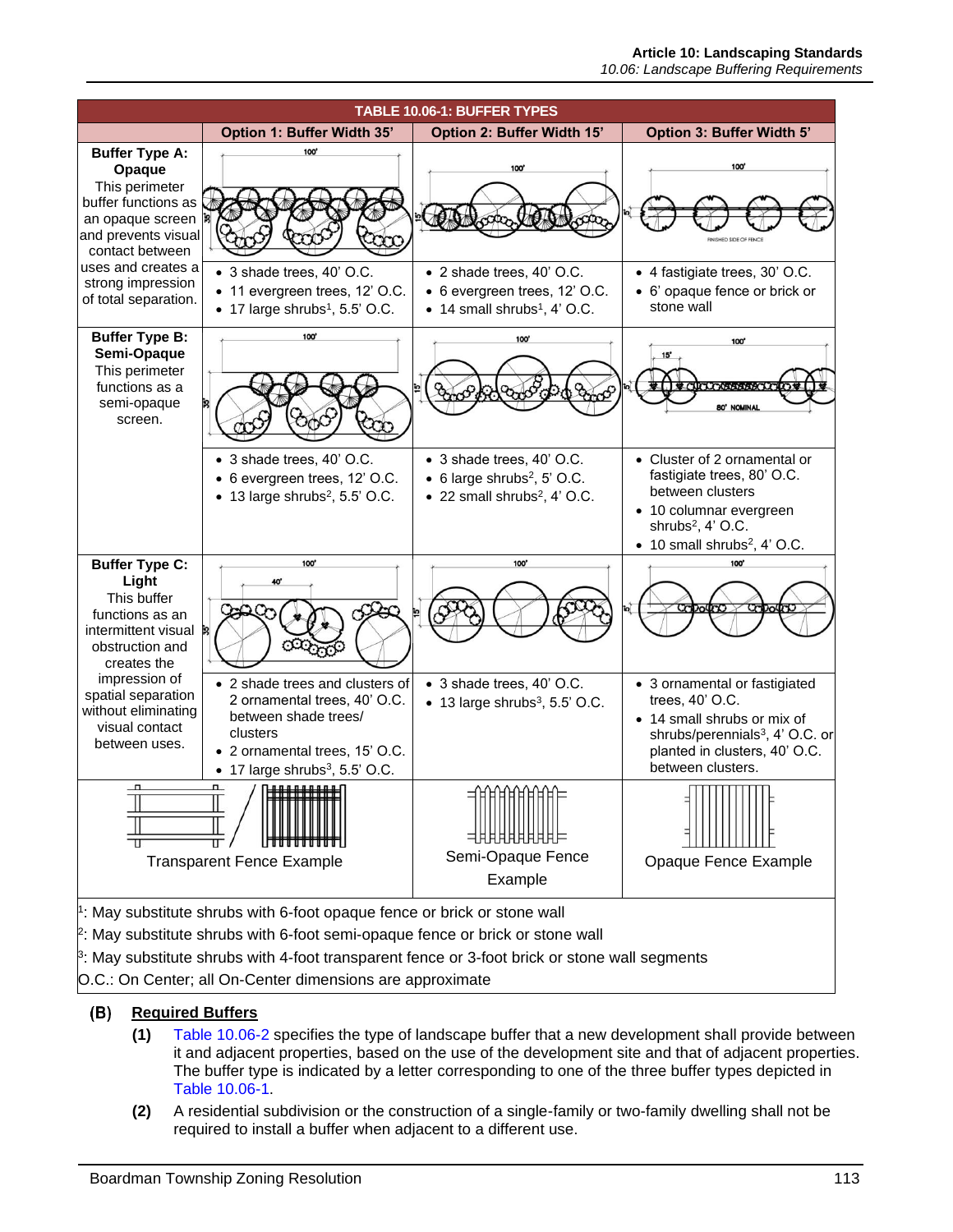- **(3)** When a basic buffer is required in the table below, a planting strip with a minimum of five feet in width shall be required between land uses. Trees and shrubs are not required but are encouraged. All areas of the buffer shall be, at a minimum, planted with ground cover.
- **(4)** When reviewing a site plan, the ARB may alter certain requirements on a case-by-case basis when a proposed alternative buffering will meet or exceed the intent of the requirements of this section.

<span id="page-5-0"></span>

| <b>TABLE 10.06-2: REQUIRED BUFFERS</b> |                                                                                                                                                                           |                                                                 |                                                       |                                              |                                                          |                                    |  |  |
|----------------------------------------|---------------------------------------------------------------------------------------------------------------------------------------------------------------------------|-----------------------------------------------------------------|-------------------------------------------------------|----------------------------------------------|----------------------------------------------------------|------------------------------------|--|--|
| <b>Adjacent to:</b>                    |                                                                                                                                                                           | Any lot in an<br>AG, R-1A, R-<br>1B, or R-1C<br><b>District</b> | Any lot in an<br><b>R-2 or R-3</b><br><b>District</b> | Any Lot in an<br>O or P-I<br><b>District</b> | Any Lot in a GB,<br><b>RB, or NMB</b><br><b>District</b> | Any lot in an<br><b>I</b> District |  |  |
|                                        | <b>Multi-Family</b><br><b>Dwellings</b>                                                                                                                                   | Type C                                                          | <b>Basic Buffer</b>                                   |                                              |                                                          |                                    |  |  |
| üse:<br>Proposed                       | Any Use under the<br><b>Public and</b><br><b>Institutional Use</b><br><b>Classification in</b><br>Table 4.07-1 located<br>within a Residential<br><b>Zoning District.</b> | Type B                                                          | Type C                                                | <b>Basic Buffer</b>                          |                                                          |                                    |  |  |
|                                        | Any Use in the O or<br><b>P-I District</b>                                                                                                                                | Type B                                                          | Type B                                                | Type C                                       | <b>Basic Buffer</b>                                      |                                    |  |  |
|                                        | Any use in the GB,<br><b>RB, or NMB District</b>                                                                                                                          | Type A                                                          | Type B                                                | Type C                                       | <b>Basic Buffer</b>                                      |                                    |  |  |
|                                        | Any use in the I<br><b>District</b>                                                                                                                                       | Type A                                                          | Type A                                                | Type B                                       | Type C                                                   | None                               |  |  |

# **Buffer Establishment**

Once a site plan has been reviewed and a zoning certificate issues, the buffer may not be used, disturbed or altered for any purpose unless otherwise permitted by the Township.

# **Location of Buffers**

- **(1)** The landscape buffer shall be provided along the entire lot line between the two adjacent uses identified in [Table 10.06-2.](#page-5-0)
- **(2)** Buffers required by this section shall be located completely on the lot subject to the buffer requirement and only along the outer perimeter of the lot where it abuts another lot, and shall extend to the lot line or right-of-way line.
- **(3)** The only exceptions to paragraph (2) are:
	- **(a)** If a landscape buffer, required by this resolution, is established on the adjacent lot and is permanently protected as a buffer in accordance with the provisions of this resolution and cannot be removed or disturbed in the future; or
	- **(b)** If a unique characteristic of the lot (e.g., an existing stand of woods or existing vegetation that is not on the perimeter of the site) would create a better option to the required buffer type.

# **Development within Required Buffers**

The required buffer shall not contain any development, impervious surfaces, or site features that do not function to meet the standards of this section or that require removal of existing vegetation, except for the following features:

- **(1)** Fences or walls;
- **(2)** Sidewalks, trails, and other elements associated with passive recreation, if all required landscaping is provided;
- **(3)** Signs and light posts;
- **(4)** Driveways, access roads, and similar uses if they cross perpendicularly across a required buffer, are designed to limit disturbance of vegetation, and have a maximum width of 24 feet; or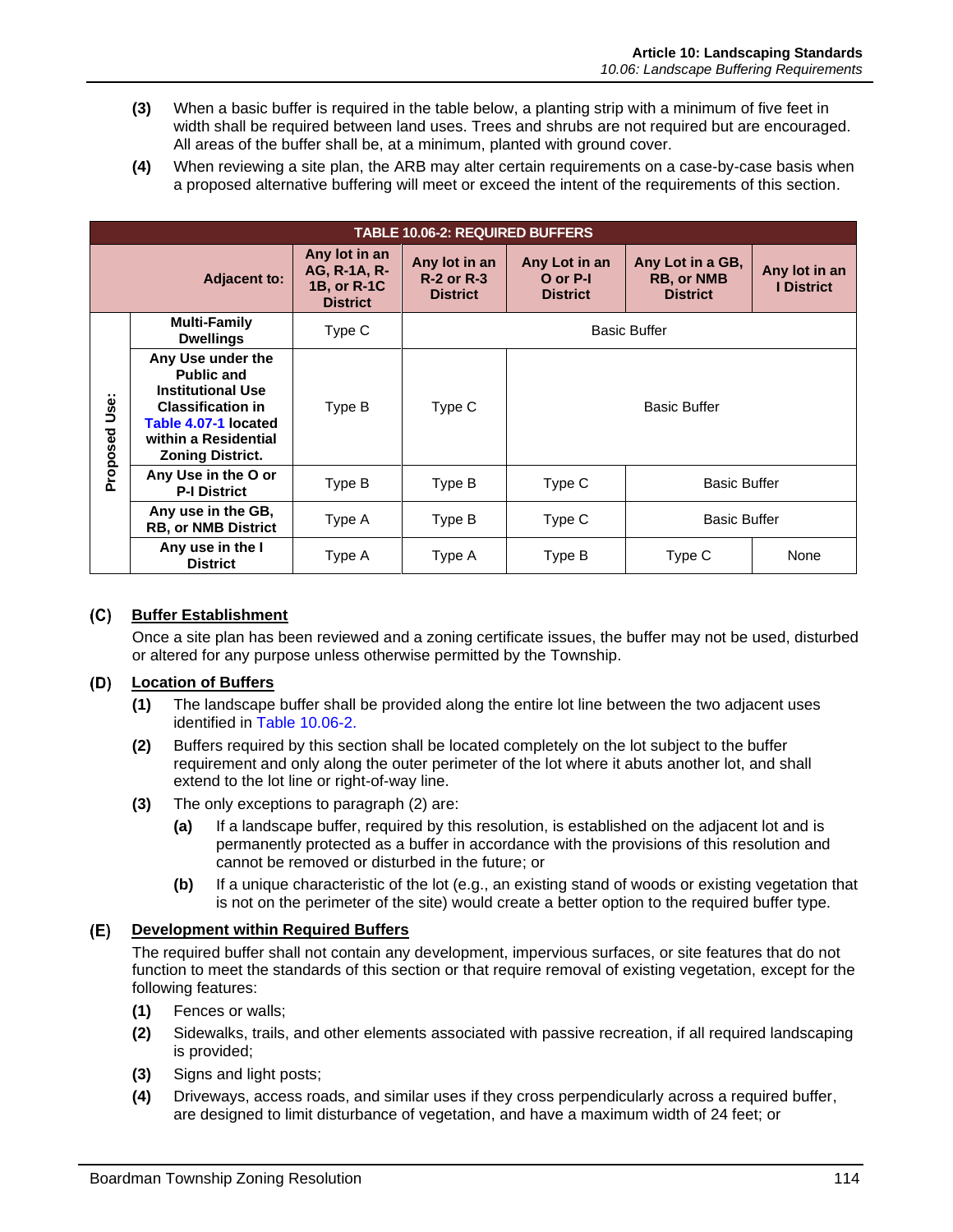**(5)** Overhead and underground utilities required or allowed by the Township.

# <span id="page-6-0"></span>**LANDSCAPING REQUIREMENTS FOR VEHICULAR USE AREAS**

- $(A)$ This section establishes the minimum standards by which vehicular use areas will be screened from adjacent public streets or from adjacent properties. In addition, this section delineates standards for landscaping within the interior of parking areas.
- $(B)$ When reviewing a site plan, the ARB may alter certain requirements on a case-by-case basis when a proposed alternative landscaping will meet or exceed the intent of the requirements of this section.
- $(C)$ Whenever required landscaping is adjacent to vehicular use areas, such screening shall be protected by bollards, wheel blocks, or curbing to avoid damage by vehicles.

#### <span id="page-6-2"></span>**Perimeter Landscaping Required**  $(D)$

- **(1)** The perimeter landscaping requirements of this section shall apply to all off- street vehicular use areas adjacent to a public street or to a lot line where the parking area contains five or more parking spaces.
- **(2) Areas Adjacent to Public Streets**
	- **(a)** Vehicular use areas adjacent to public streets shall be separated from the edge of the rightof-way by a perimeter landscape strip no less than 12 feet in width, not including the sidewalk or any other paved area.
	- **(b)** The landscape strip shall be planted with one tree for each 50 linear feet or fraction thereof and shall include a hedge, wall, or other opaque durable landscape barrier, which will be at least two feet in height at maturity, along the entire length of the landscape strip. See Figure [10.07-A.](#page-6-1) The landscape strip shall be covered with ground cover where not planted with trees or shrubs.



Figure 10.07-A: The above image illustrates an example the provision of a two-foot landscape barrier along the street right-of-way.

- <span id="page-6-1"></span>**(c)** If the above two-foot landscape barrier is constructed of non-living materials, one shrub or vine shall be planted every 10 feet along the barrier.
- **(d)** Perimeter landscape strips shall be continuous and unbroken except for driveways to access the parking area, sidewalks, or paved trails.

# **Interior Parking Area Landscaping Required**

- **(1)** The interior parking area landscaping requirements of this section shall apply to all off-street parking areas where the parking area contains 20 parking spaces or more.
- **(2)** Such landscaping shall be in addition to landscaping adjacent to public streets and screening requirements as specified in this article.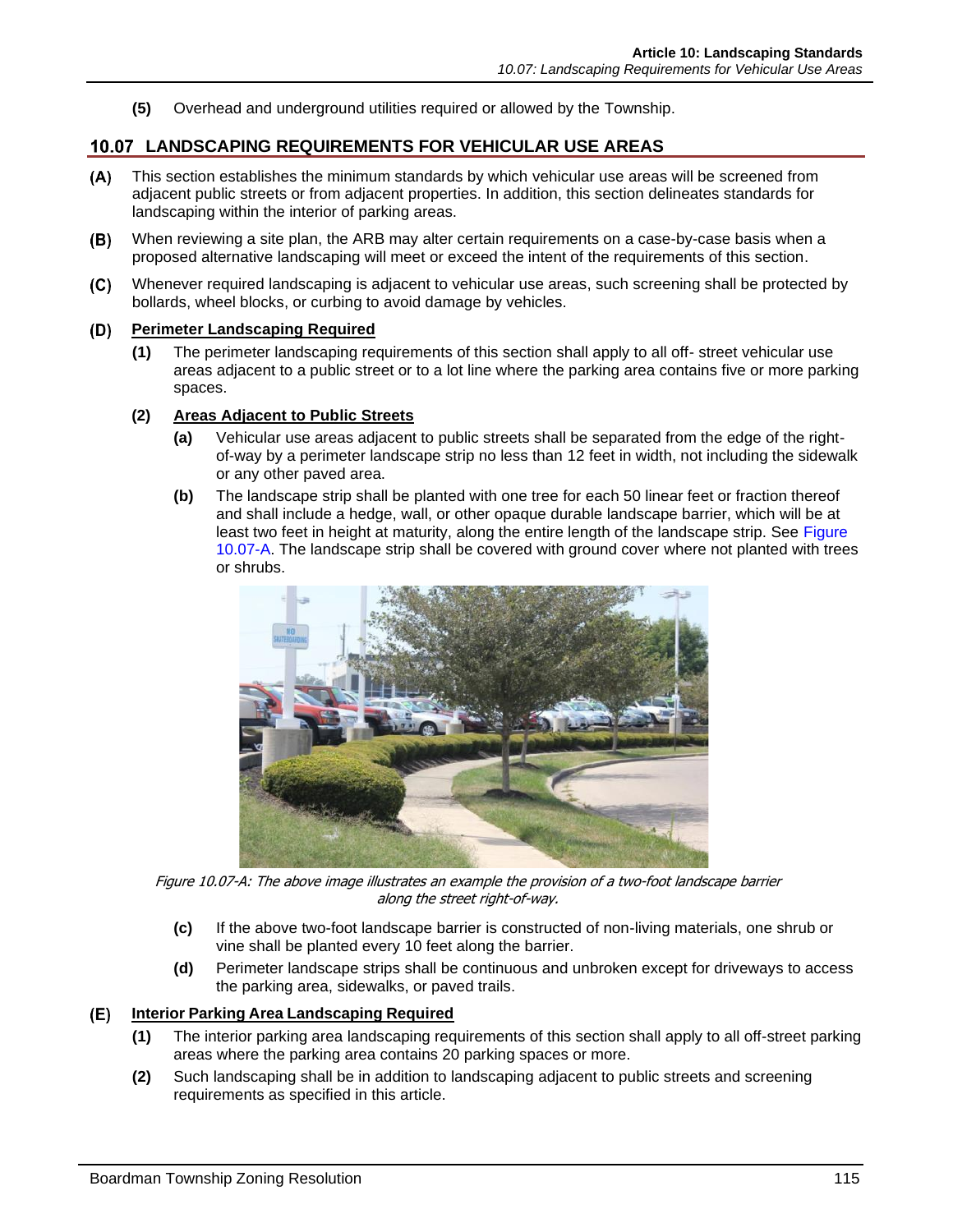- **(3)** There shall be a minimum of 10 square feet of interior landscaping areas for every parking space. The applicant shall not be required to count the parking spaces abutting a required landscaping area along the perimeter of the parking area.
- **(4)** The interior landscaping shall be located within landscaped islands that are separated from the perimeter landscaping required in Section [10.07\(D\)](#page-6-2) and shall be scattered throughout the parking area to break up large areas of pavement. Landscaped islands that are designed as extensions from the perimeter landscaping areas shall also be considered as interior parking area landscaping but shall not count as the perimeter landscaping area. See [Figure 10.07-B.](#page-7-1)



Figure 10.07-B: The above images show different options for landscaped islands with the top image illustrating landscaped islands that run the full length of parking spaces. The bottom image illustrates a smaller landscaped island at the end of a parking bay.

- <span id="page-7-1"></span>**(5)** Landscape islands shall have a minimum size of 100 square feet within a minimum dimension of five feet in any direction to provide a suitable living environment for the landscaping.
- **(6)** There shall be at least one tree and three shrubs in each landscaped island.
- **(7)** If an existing tree is be used to meet the requirements of this subsection, the landscape island shall be equal in size to the tree's drip line area to protect the root system of the existing tree.

# <span id="page-7-0"></span>**10.08 SCREENING REQUIREMENTS**

## **General Requirements**

In addition to the other forms of required landscaping, screening shall be required to conceal specific areas of high visual or auditory impact or hazardous areas from adjacent, less intense uses and from views from public rights-of-way. Such areas shall be screened at all times, unless otherwise specified, regardless of adjacent uses, districts, or other proximate landscaping material.

# **Screened Items**

- **(1)** The following areas shall be screened in accordance with this section:
	- **(a)** Large waste receptacles (e.g., dumpsters and cardboard recycling containers) and refuse collection areas;
	- **(b)** Any use or activity where is screening is required by a use-specific standards in Section 4.08: Use-Specific Standards;
	- **(c)** Off-street loading areas;
	- **(d)** Pipes, conduit, and cables associated with the building or use;
	- **(e)** Outdoor service areas that are necessary to support common business operations (e.g., outdoor freezer or refrigeration units, storage units, etc.);
	- **(f)** Ground-level or façade-mounted mechanical equipment and utility structures; and
	- **(g)** Roof top equipment that is not otherwise hidden by the roofline, parapet wall, or other similar feature.
- **(2)** Screening shall not be required if any of the above items are not visible from adjacent rights-of-way or from adjacent residential lots.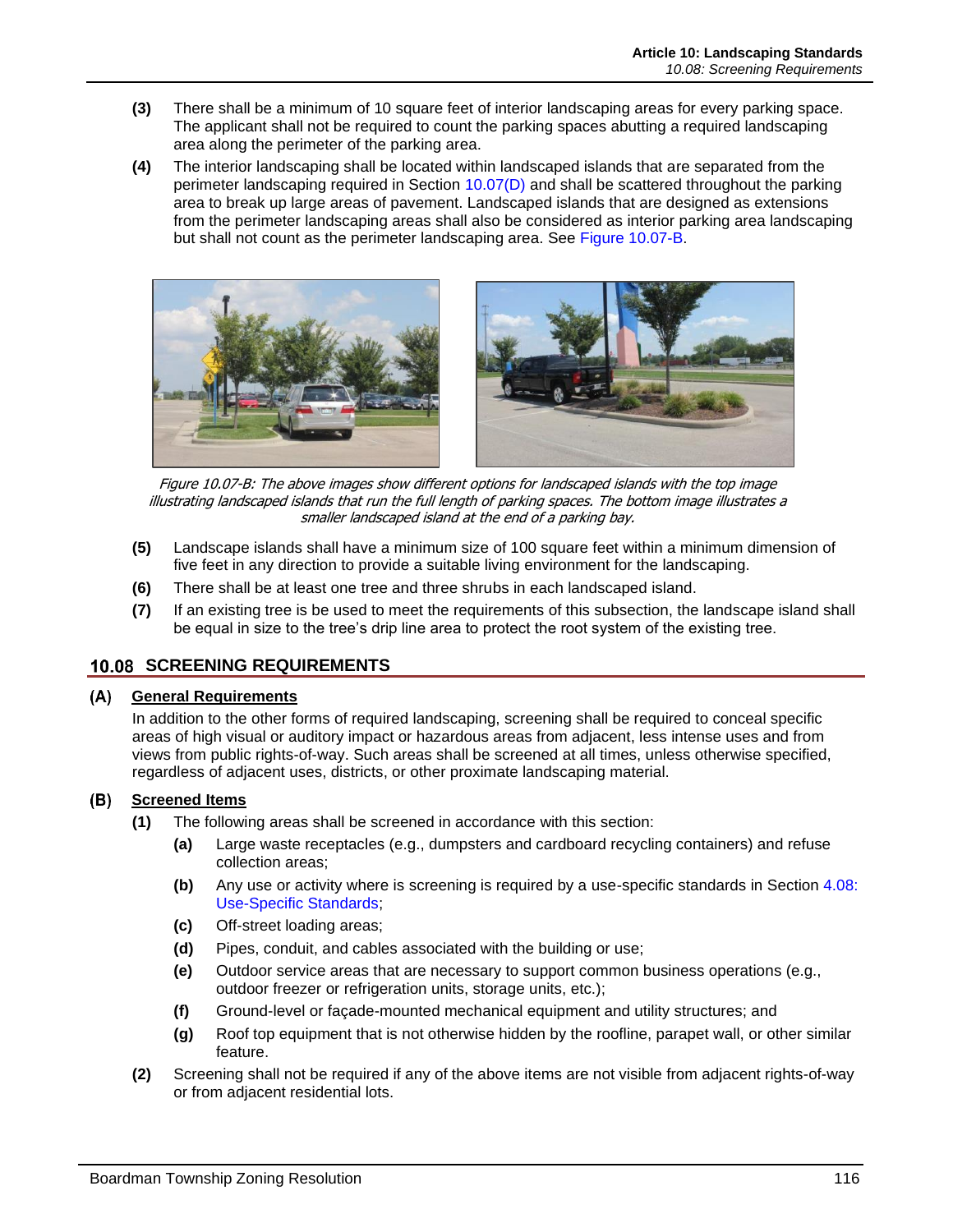**(3)** All sides of the item shall be screened with the exception that one side of the item may be screened with a gate or other similar feature to allow access while screening the item when access is not necessary.

#### $(C)$ **Screening Methods**

- **(1)** The following items are permitted for use as screening materials, and more than one method may be used on a lot or site.
	- **(a)** Vegetative materials that provide a fully opaque screen to the minimum height necessary to fully screen the facility from off-site views (See [Figure 10.08-A.](#page-8-0)); or
	- **(b)** An opaque fence or wall consistent with the standards for Buffer Type A in Section [10.06:](#page-3-0) [Landscape Buffering Requirements;](#page-3-0) or
	- **(c)** Integration into the building design (e.g., false walls or other architectural screening). See [Figure 10.08-B.](#page-8-1)
- **(2)** The required screening shall have a height sufficient enough to screen the applicable item(s) provided it is in accordance with any other applicable sections of this code including, but not limited to, Section 7.05: Fencing, Walls, Hedges, and Similar Structures.
- **(3)** o the maximum extent feasible, pipes, conduit, and cables should be located along the rear facade of buildings if conditions do not allow for them to be enclosed within the building itself. Pipes, conduit, and cables shall be located as far away from public view as practical and shall be painted a similar color as the building façade to further reduce visibility.



Figure 10.08-A: The above image illustrates a vegetative screen that hides HVAC equipment and a dumpster.

<span id="page-8-1"></span><span id="page-8-0"></span>

Figure 10.08-B: Use of a wall and fencing for screening that is architecturally compatible with the principal building.